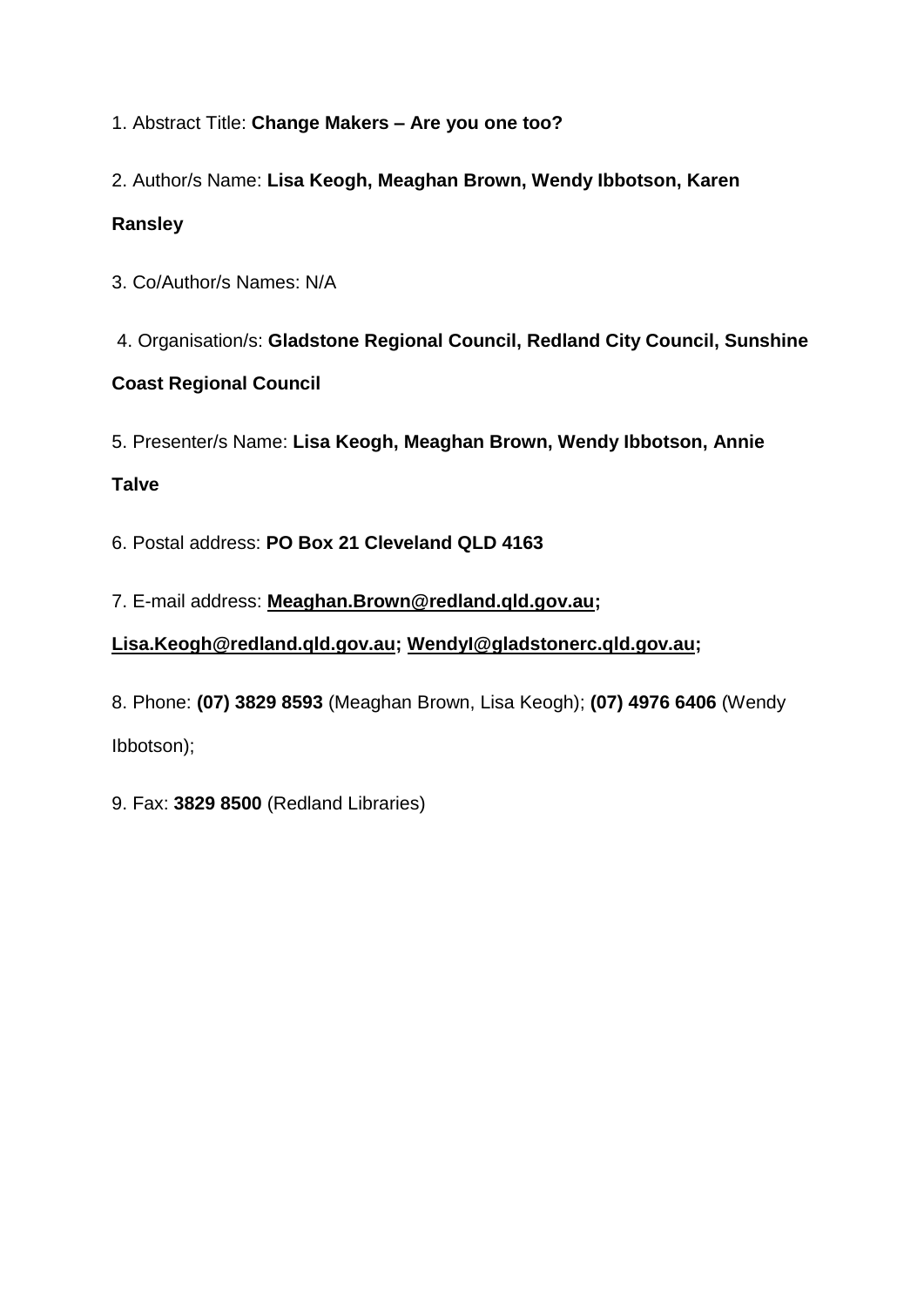#### **Relevance**

The ALIA 2016 conference theme is ENGAGE, CREATE, LEAD. The Change Makers project set out to create practical tools for leaders in public libraries to use in recruitment. These tools aim to assist public libraries to transform their workforce for the 21<sup>st</sup> century and not only recruit staff who are change ready and change resilient, but who are curious, passionate and engaged.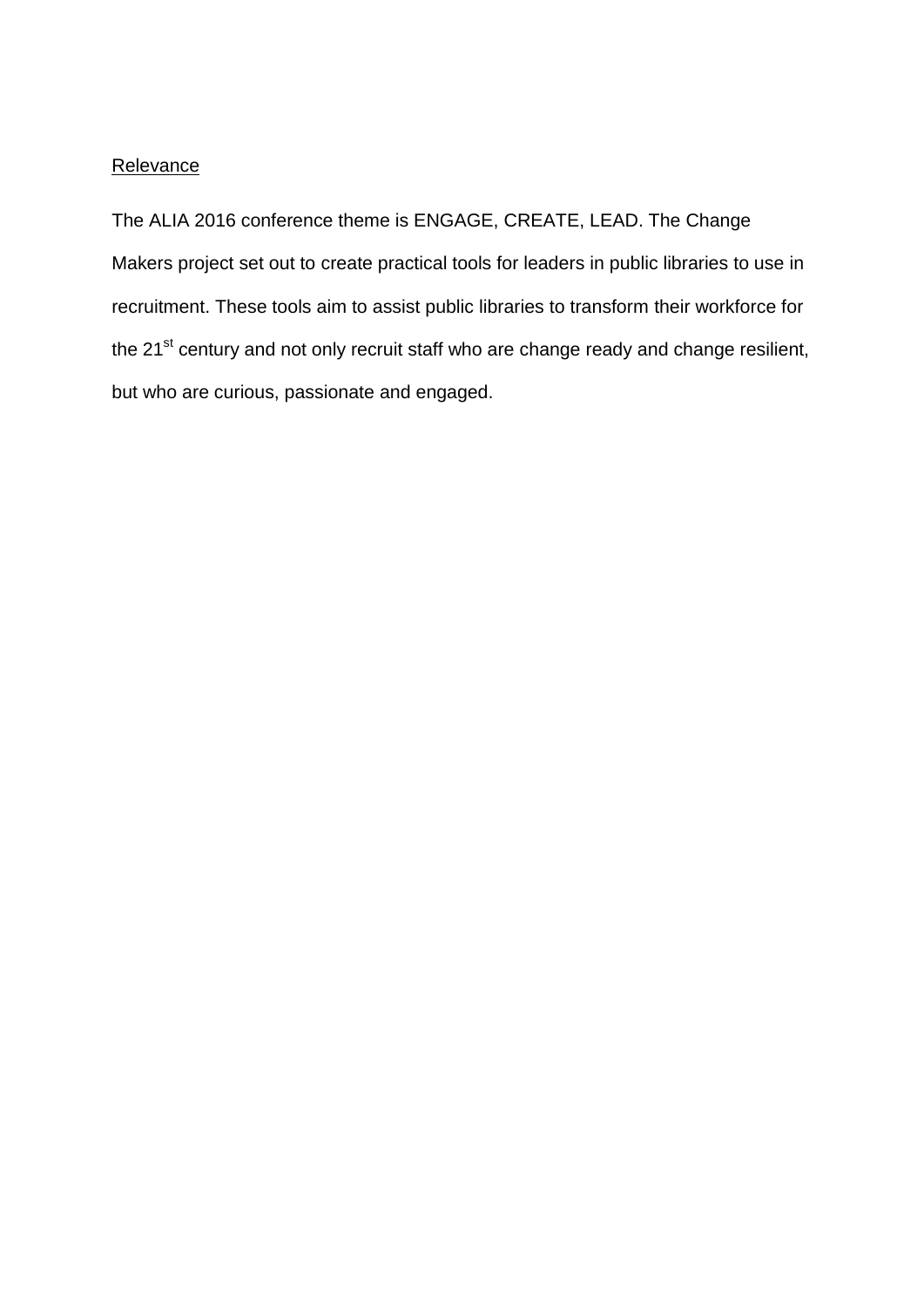#### **Abstract**

#### **Change Makers - are you one too?**

Recruitment practices. Sounds dull, doesn't it? If you had asked us six months ago, we would have thought so too.

As future library leaders, we are responsible for building dynamic, responsive libraries that are seen as relevant to our respective communities and stakeholders. Of course, that means dynamic and responsive people too.

Our paper builds on collaborative research we undertook as part of the State Library of Queensland's inaugural Library Leadership 2015 program. We didn't know each other well; we didn't know what we were doing at first; but we knew that there was often a mismatch between the flexible, resilient, change oriented workforce our libraries need in the 21st century, and some of the ways we attract, recruit and induct new staff. That's where the Change Makers project was conceived.

# **Transformation starts here...**

Transforming the library workforce for the 21<sup>st</sup> century needs to start at the beginning. At least that's the conclusion we arrived at. Libraries need to recruit *for* change.

We looked closely at current public library recruitment practices, and what other contemporary organisations did differently or better. Our research included:

- $\Box$  Skills audit to identify gaps in our current workforce
- D Position Description review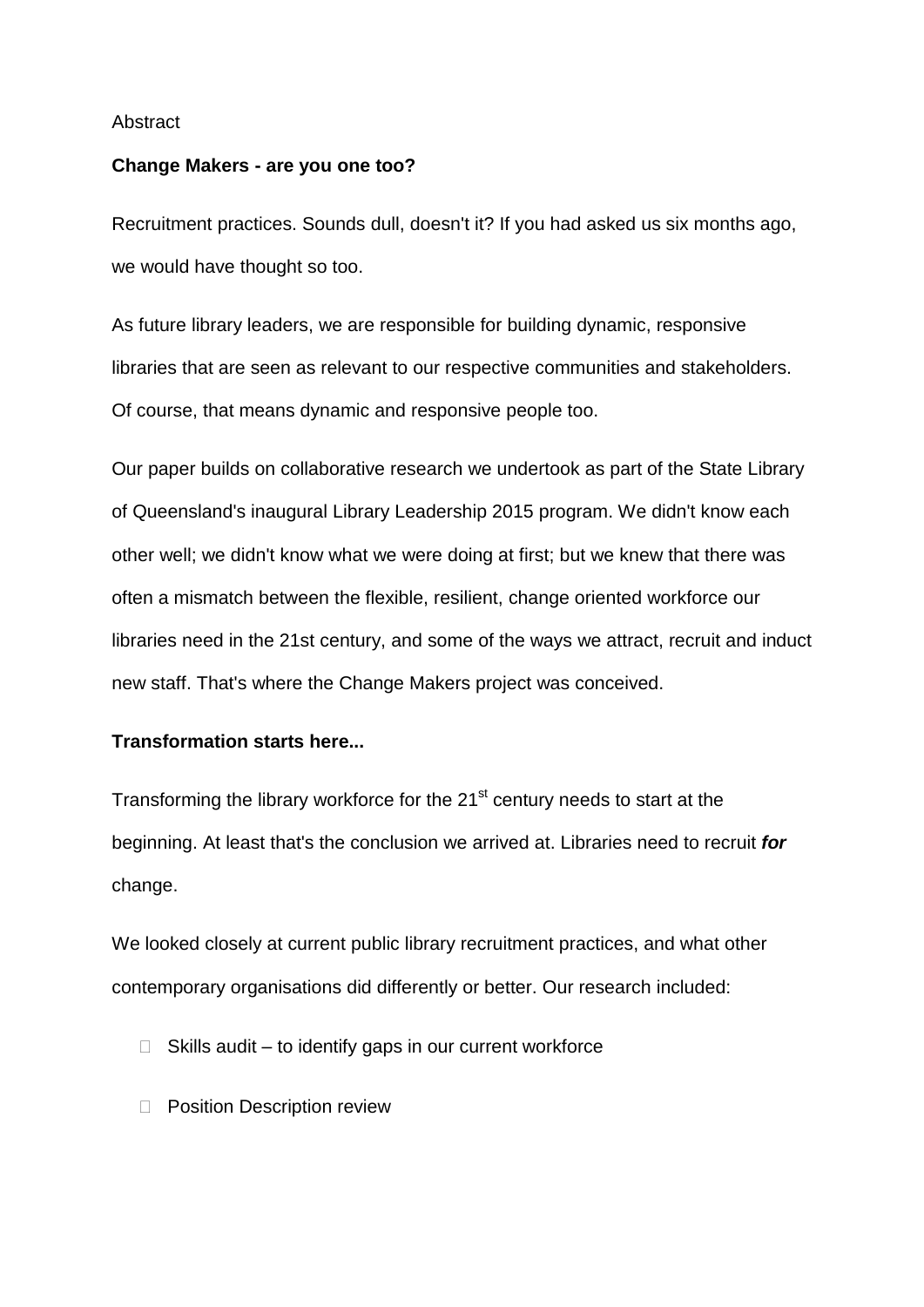- o Research businesses like the Apple store, Google, JB Hi Fi, existing position descriptions from libraries, other customer service industries; the Local Government Award; Human Resources; State Library of Queensland guidelines
- o Create new selection criteria based on the gaps from the skills audit; addresses issues highlighted from other position descriptions; focus on change ready/resilient staff, digital curiosity, promotional and marketing skills as well as traditional selection criteria such as customer service and team work.
- Interview process  $-$  we explored a more flexible style with a focus on behaviours and attitudes, and helping candidates relax during the interview with open questions.

We were stretched over the six months of the leadership program; challenged to think differently, and able to experiment with tools and techniques that produced radically different solutions to ones we may have arrived at in the past.

Our paper will inspire libraries to think differently about recruitment, and we provide evidence-based tools and templates to help you **do** something differently. Our presentation will be playful, engaging, practical and interactive. If we have learnt one thing from the program, it was that nothing is too dull for reinvention - even recruitment.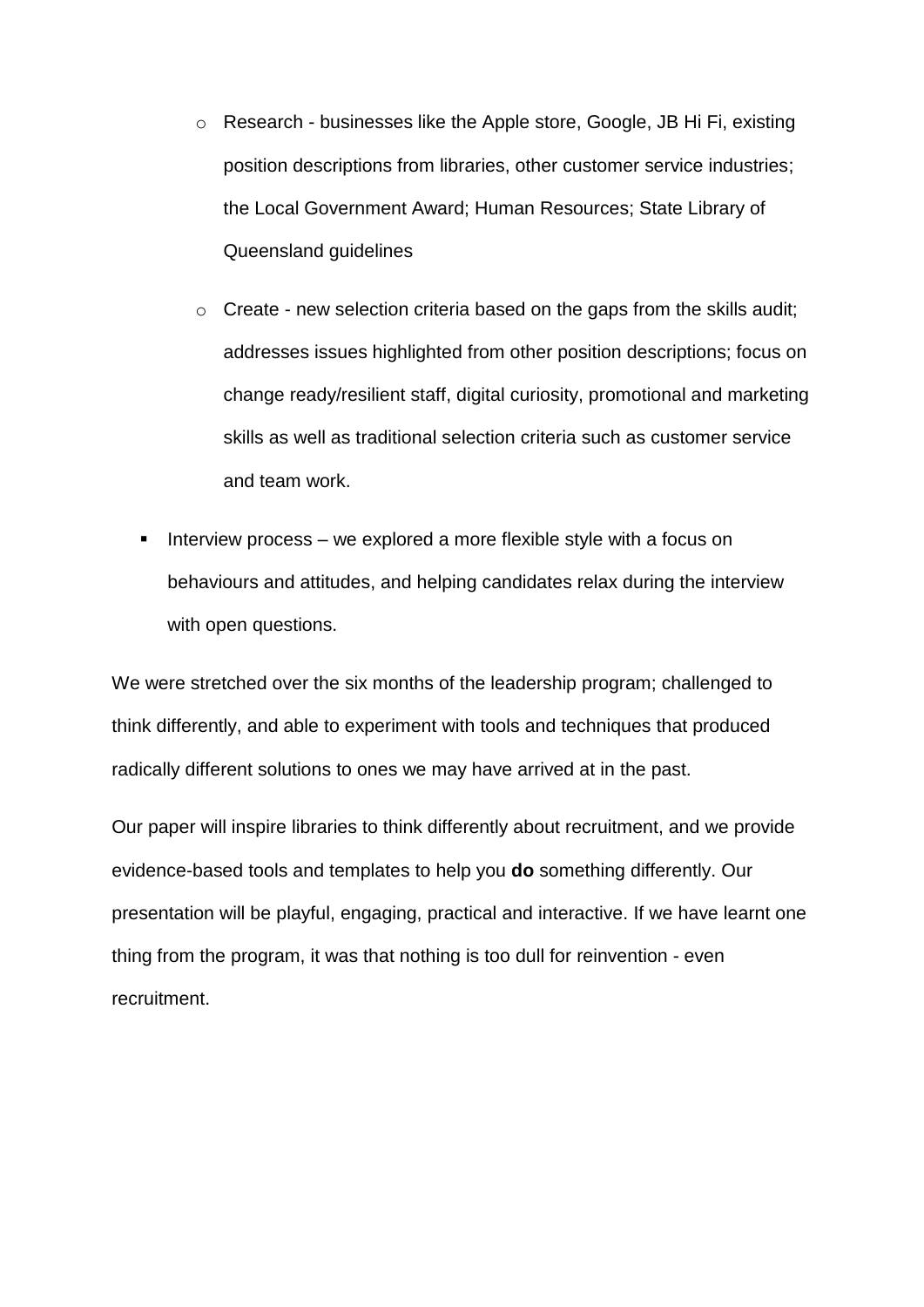#### **Background**

Early in 2015 State Library of Queensland (SLQ) invited staff from Queensland public libraries to participate in their Leadership Program. This program assisted emerging library leaders with identifying common issues within public libraries relevant both now and into the future. One issue identified was the ability of staff to cope with the necessary changes and trends that are affecting the Library and Information sector. As librarians from regional public libraries in Queensland including Gladstone Regional Council, Redland City Council, Sunshine Coast Regional Council, we all had a shared experience in our respective workplaces with respect to dealing with change. Against the backdrop of constant and inevitable change in the public library sector, it was our experience that many staff were resistant or lacked the skills to cope with change. Out of this shared experience "The Change Makers" group was formed and set about investigating this idea further with the view to creating practical tools for leaders in public libraries.

Whilst the focus initially was on our existing staff and their inability to cope with change, we soon shifted our focus to the recruitment stage. We identified that by focusing our project on recruitment of entry level library roles, this would create an opportunity to recruit change resilient staff and ensure that employees had clear and accurate expectations going into the role. The scope of this project was entry level library assistant roles in a public library setting. Focusing on library positions without mandatory qualifications would allow us to produce a recruitment framework with the broadest application and greatest impact at the ground level of public libraries. Our aim was to transform the library workforce of the 21st century and in order to achieve this, we had to review, adapt and rethink our current recruitment processes. We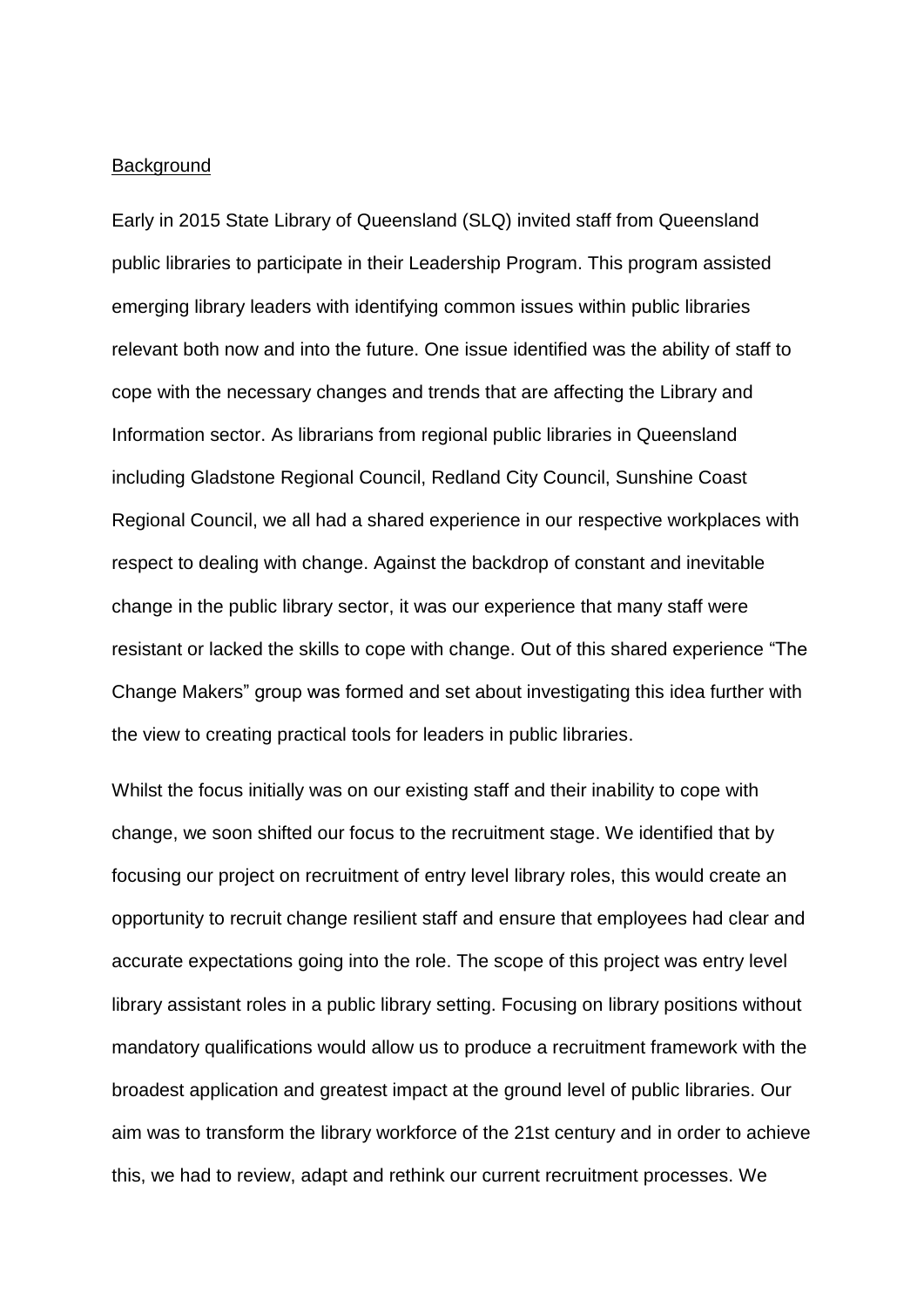needed to think differently about how we recruited and consequently who we recruited. We wanted to widen the field in order to attract a broad and diverse range of applicants with varied experiences and backgrounds.

# The Project

Transforming the library workforce for the 21<sup>st</sup> century meant rethinking the way we recruit staff and more crucially who we recruit. It is not known what the library of the future will look like, but we know it will involve change and therefore require staff who are comfortable with and resilient to change.

In questioning our current recruitment processes in our respective organisations, we explored the following:

- Are there skills and/or behavioural shortages in our existing library teams?
- Are we attracting a broad range of candidates through our position descriptions and job ads in our recruitment process?
- Do our existing position descriptions and selection criteria line up with the reality of our expectations for these roles?
- Are we asking the right questions in the interview process to draw these candidates out?
- Are we focusing too heavily on the skills of candidates which could be taught, and not enough on their behaviours and attitudes which are inherent?

This helped to focus our project on three key areas of recruitment for entry level library assistants in a public library setting. These 3 key areas were:

- Skills audit
- Position description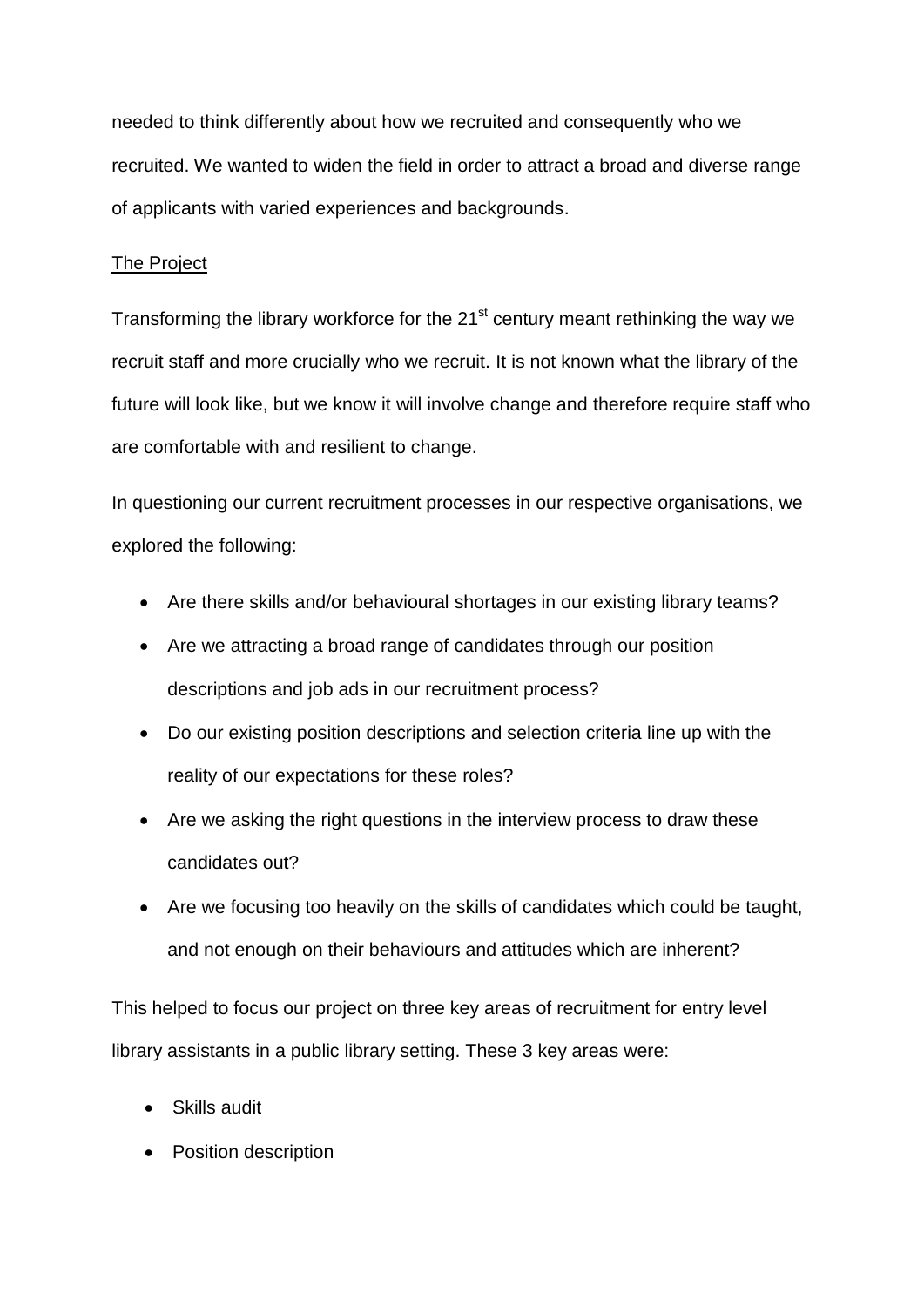• Interview process

#### Skills audit

A skills audit is an effective tool used both to identify existing skill sets and behaviours within a team, as well as highlight any skill shortages and gaps in a team. Hallam (2014) utilized a skills audit as part of the research into skill development requirements for future library staff in Victorian public libraries. There were three clearly defined areas in the skills audit; foundation skills; professional skills and behavioural skills. Hallam also identified that whilst it may be necessary to focus on technical skills there should also be room for social skills that are required for dealing with the variety of situations faced when working within community environments.

The recruitment process would begin with identifying skill and behavioural shortages by conducting a skills audit of existing staff in a library team and ensuring that the results were considered during the remainder of the recruitment process. The results of the skills audit would highlight any disparities in corresponding position descriptions and also inform what behaviors needed to be drawn out of candidates in the recruitment process. In essence, the skills audit would help identify gaps in a library team which could then be addressed and considered throughout the remainder of the recruitment process. For example, if the existing team lacked team members with change resilience and flexibility, this could then be sort out in applicants during the interview process.

For this project, the skills audit was the crucial first step and highlighted a number of inconsistencies that existed between our expectations for library roles and what we were asking for in recruitment. Consequently, this lead to a review of the selection criteria and informed the next stage of the project which focused on position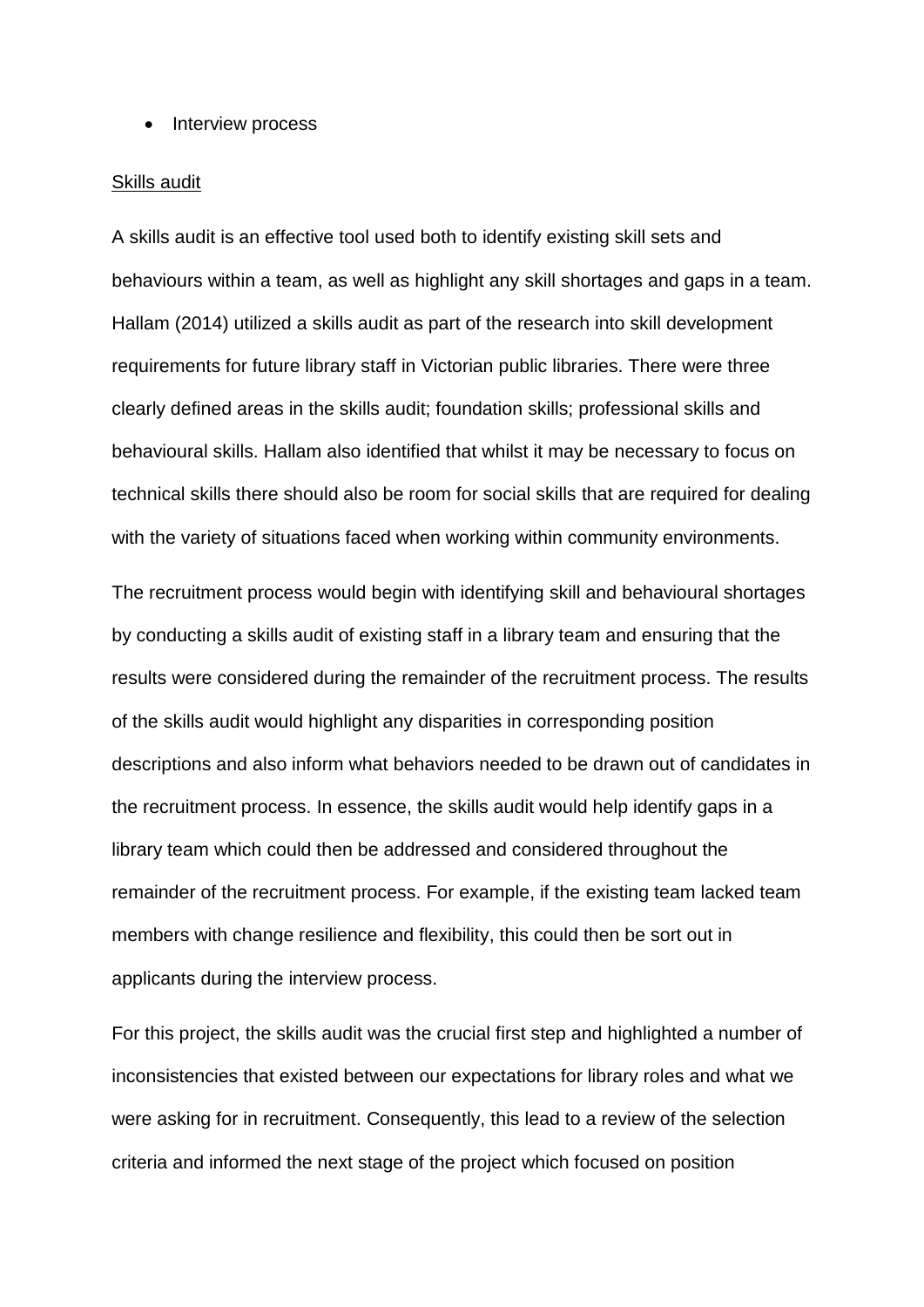descriptions. The Skills Audit attached in Appendix 1 covers basic skills and behaviours that are necessary for entry level library positions. These can be amended to include specific areas if necessary.

#### Position Description

The next phase of our project involved reviewing and ultimately rethinking the way we approached selection criteria and position descriptions for entry level library assistants. We asked ourselves whether current position descriptions for entry level library assistant actually lined up with our expectations or aspirations for these roles in our respective organisations.

We explored other library position descriptions from outside our organisations, as well as looking outside the library profession. Other organisations we looked at included the Apple store, Google and JB Hi-Fi. In comparing these to our existing position descriptions, we identified issues to be addressed in creating a new position description:

- o Overall, library selection criteria contained little or no mention of change resilience or change of any kind
- o References to technology were usually focused on basic word processing, Microsoft office suite, with no mention of social media or digital curiosity
- o There was little mention of promotional/marketing skills. We expect our library assistants to promote and "sell" our services in their interactions with the community but this was not reflected in selection criteria
- $\circ$  Previous library experience required or desired was a common trend in many entry level positions descriptions. We wanted to broaden the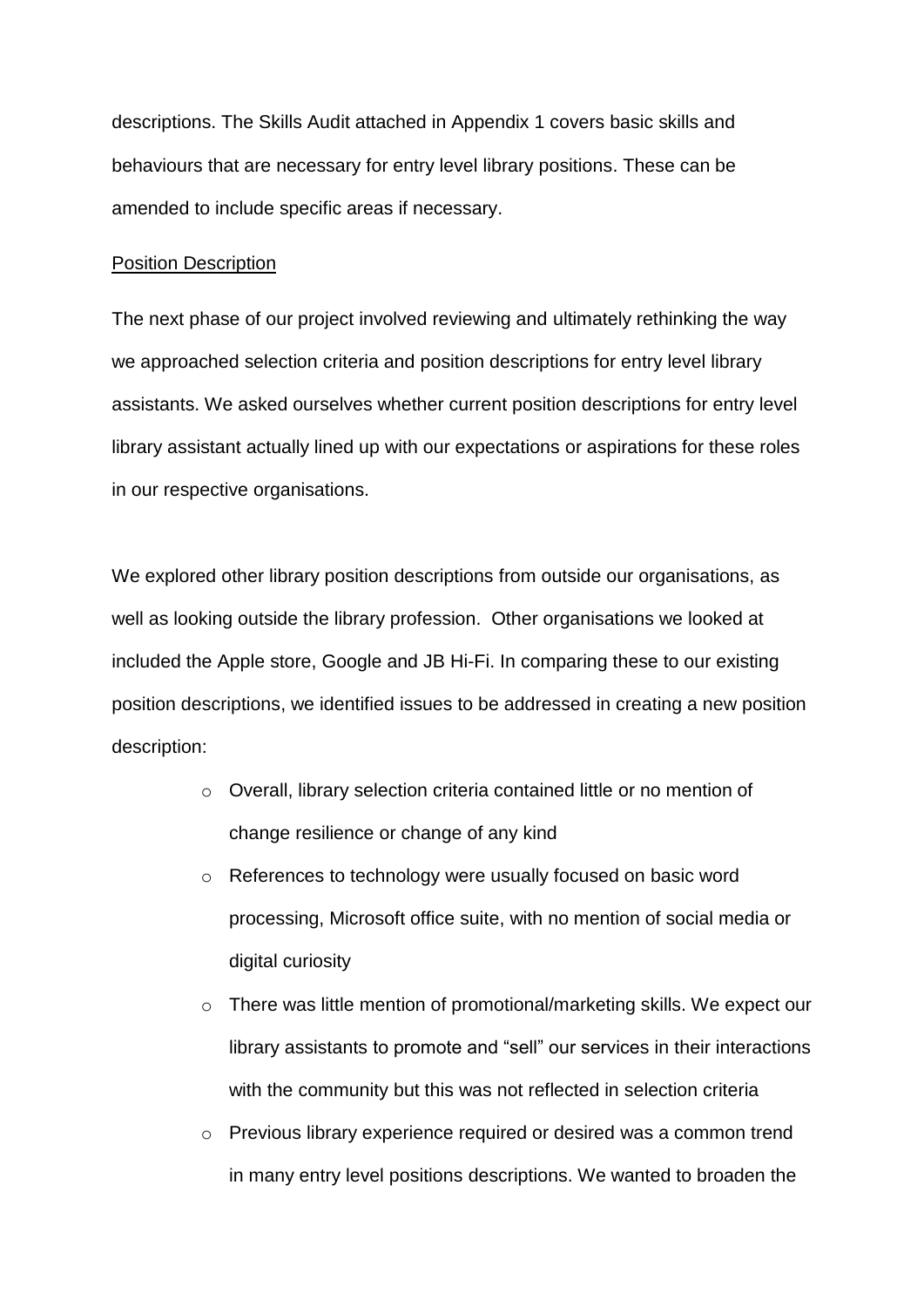scope for recruitment and invite candidates with diverse and varied backgrounds, not narrow it to internal and existing pools of library staff.

We found that there was a disparity between what we were asking for in the selection criteria of position descriptions, and the reality of what we were expecting from candidates in these roles. We are recruiting for the library of tomorrow and as service delivery in public libraries evolves and changes, so too must our recruitment practices. Whilst selection criteria such as customer service and teamwork skills would still need to be included, there were other criteria that needed to be updated, removed or added to position descriptions. We created sample selection criteria that provides a solid foundation for the position description of an entry level library role which could be easily adapted to suit the specific needs of individual organisations.

Change is inevitable and change is the new norm in libraries. The State Library of Queensland's Vision 2017 states "Libraries need to embrace new ways of doing business to respond to customers' needs and reach new audiences. This requires a profound reimagining of the mission of public libraries in new and relevant ways and the courage to experiment with new service models." (Vision 2017, 2014) Consequently, public libraries will need staff who can embrace and adapt to change and be resilient to the challenges that change brings. This therefore needs to be reflected in the position descriptions of library roles. We created the following sample selection criteria to reflect how change resilience can be addressed in a position description for an entry level library role:

*Demonstrated ability to engage and adapt to a changing work environment, including resilience, flexibility and innovation*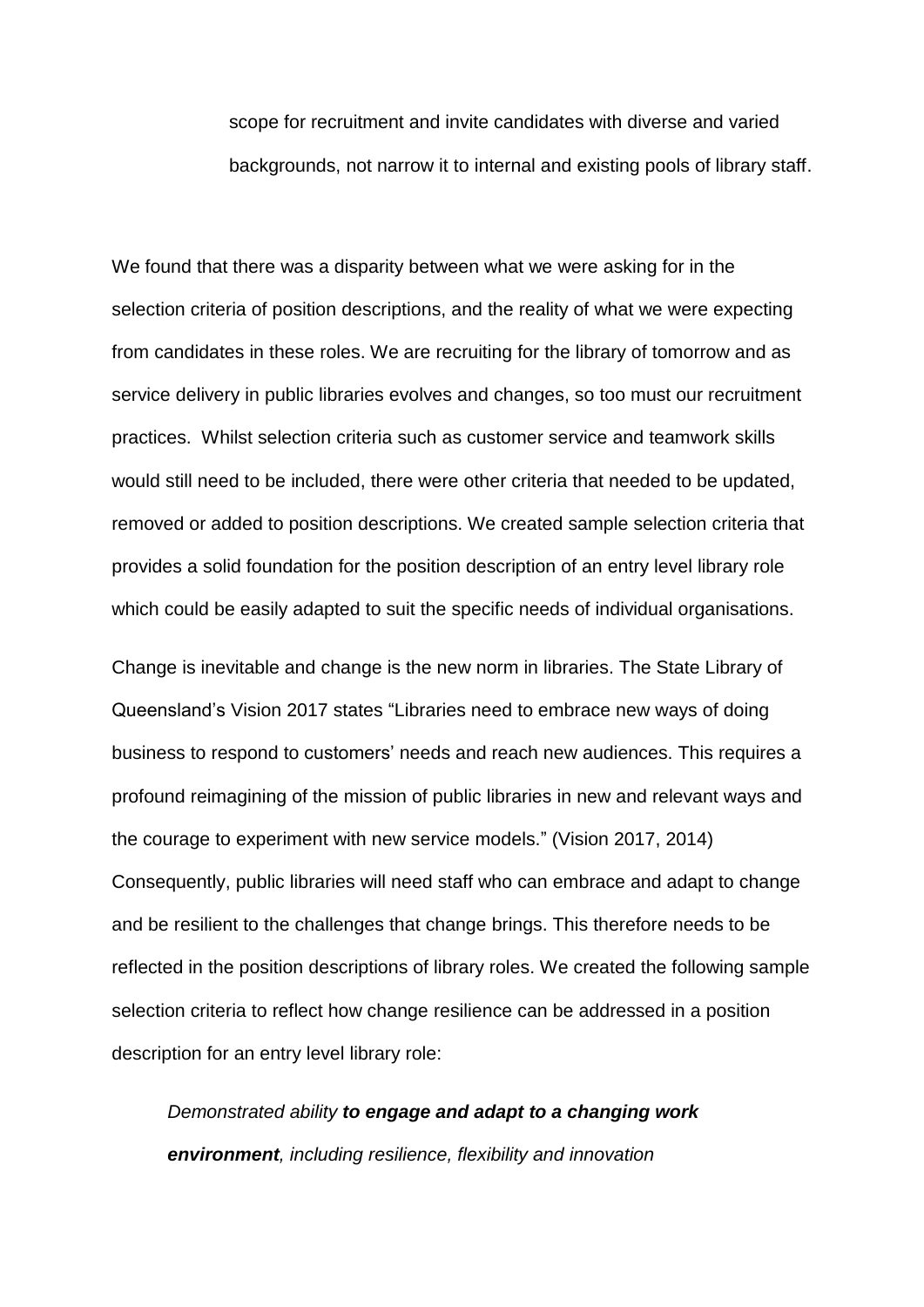Technology is constantly evolving and so too are the ways that libraries interact with it. "21st century public libraries are community digital hubs – one stop destinations to test drive and learn about the latest technology. They are experiential, entrepreneurial, experimental spaces where access to technology enhances opportunities to learn, work and create" (Technology Trendsetters, 2015). Therefore, libraries need to recruit staff who are comfortable yet curious is this space and are proactive, willing to try, tinker and share their knowledge with others. The position description therefore needs to include this concept of digital curiosity. We created the following sample selection criteria to reflect this idea:

*Confident technology skills and digital curiosity including a proactive approach to new technology, social media platforms, software and the ability to share knowledge and troubleshoot*

The ability to advocate the library and its services in the community is an essential role for all library staff. We need staff who are confident and articulate in promoting library services. The following sample was created to reflect this expectation:

*High level verbal and written communication skills including the ability to confidently promote and market library services to clients with varying needs*

The other key area we wanted to address in creating the position description was statements around previous library experience being required or desired. By broadening the scope and appeal of entry level positions, this could potentially attract candidates with the skills and behaviours identified through the skills audit. We felt it was important not to deter potential applicants who have no previous library experience and we therefore created the following sample selection criteria: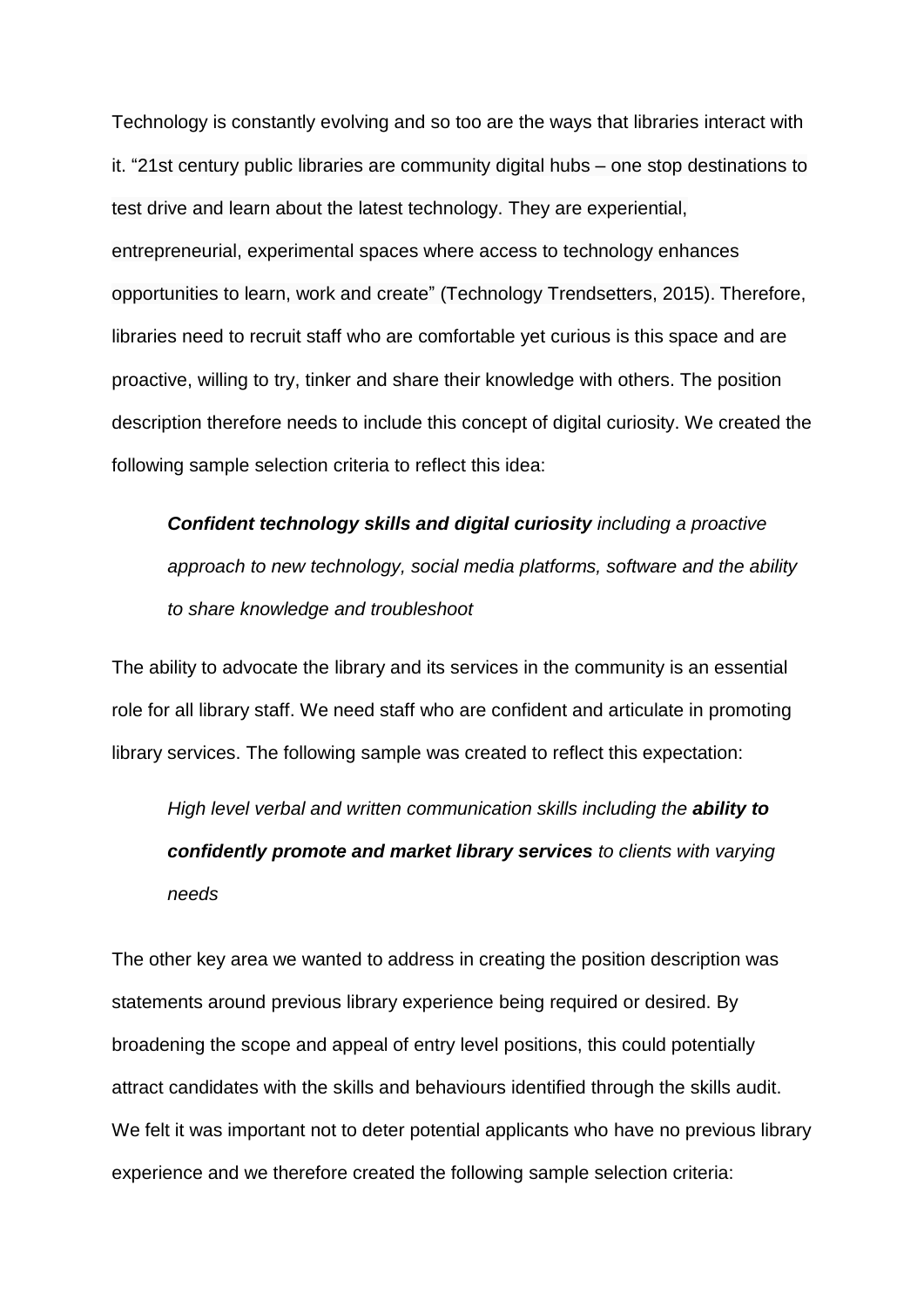#### *Basic understanding of the role of public libraries*

Creating relevant selection criteria for the position description was a crucial part of the project and formed a strong foundation for the final stage, the interview process. The full version of our sample position description can be found in Appendix 2.

#### Interview Process

The final stage of recruitment we looked at was the interview process, with a particular focus on the interview questions themselves. Based on the skills audit and selection criteria from the position description, the interview questions provide an opportunity to explore the behaviors and draw out the best candidate for the position.

It was important to develop questions that would allow candidates to showcase their behaviors and attitudes, not just their technical skills. Sample interview questions include:

*Tell me about the most difficult change you have had to make in your professional career. How did you manage the change?*

*Tell us about a time when you took responsibility for a mistake you made. What did you learn from this?*

In addition to addressing the selection criteria through the interview questions, by including criteria around team fit any further gaps in the existing team which were highlighted in the skills audit can be addressed. In this section, the interview panel will consider their current team make up and where the candidate fits with this.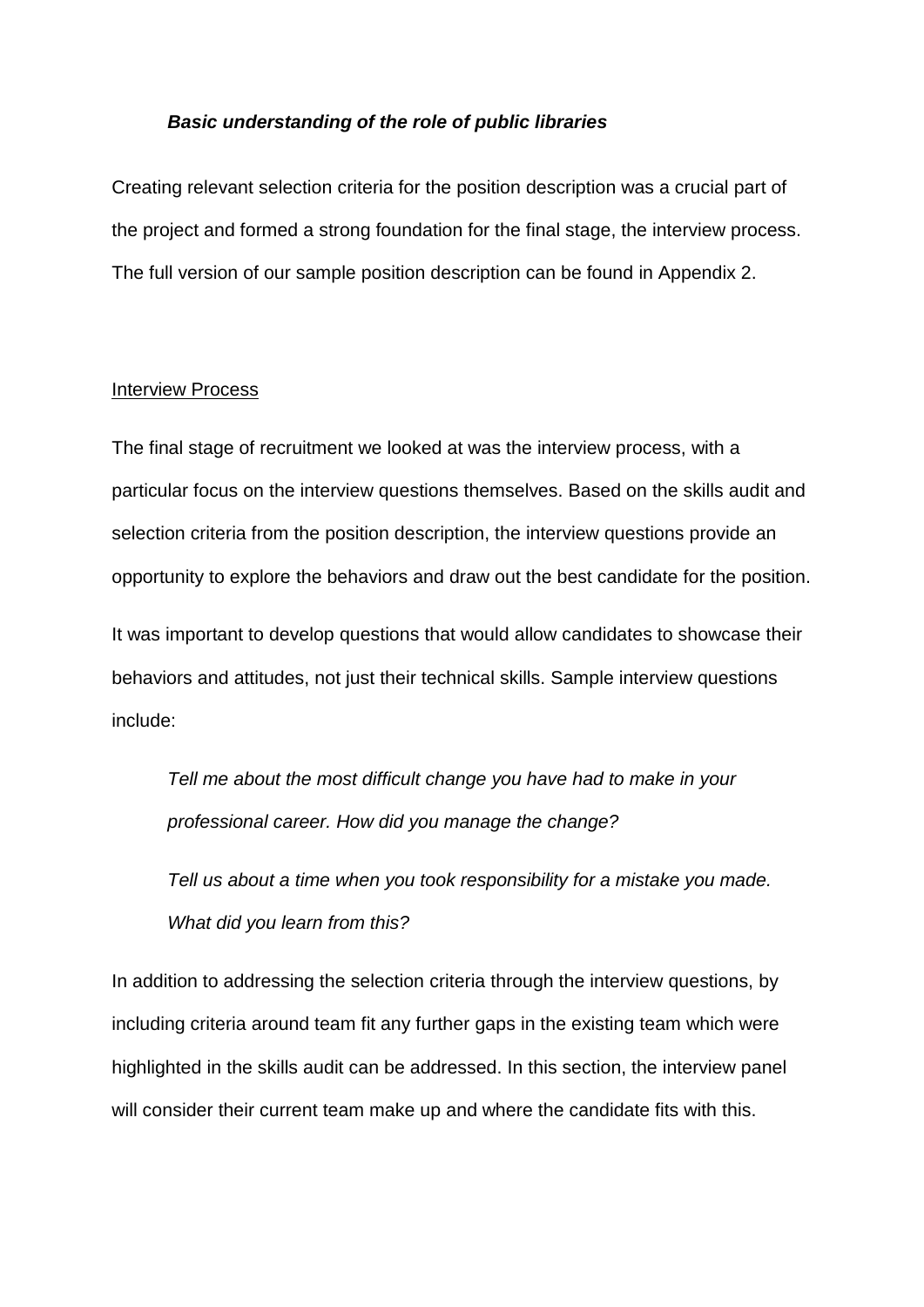*Refer to your team's skills audit and look at three areas where you are looking for some additional skills or contributions. Consider how each of the applicants might contribute to filling the gaps in your team.* 

A full version of sample interview questions can be found in appendix 3.

#### **Conclusions**

Transforming the library workforce for the 21<sup>st</sup> century needs to start at the beginning. At least that's the conclusion we arrived at. Libraries need to recruit *for* change. By identifying skill shortages through the skills audit, crafting a position description that attracts a broad range of applicants and asking the right questions, we aim to recruit staff with the right attitudes and behaviors to be change resilient. The Change Makers project set out to create practical tools for leaders in public libraries to use in recruitment. These tools aim to assist public libraries to transform their workforce for the  $21^{st}$  century and not only recruit staff who are change ready and change resilient, but who are curious, passionate and engaged in the workplace.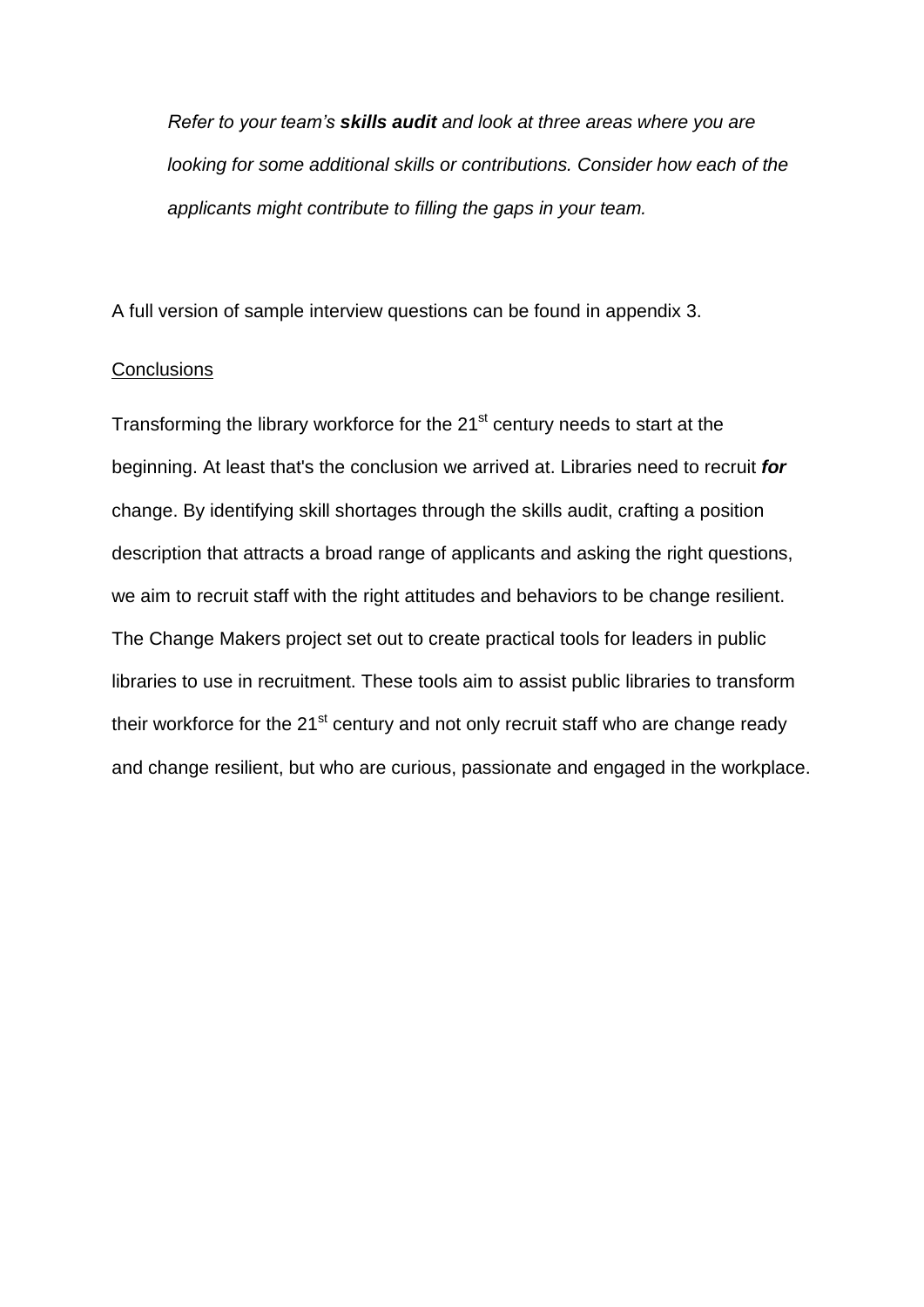# **Appendix 1 – The Skills Audit**

| <b>Skill/Behaviour</b>                                                  | <b>Competent</b> | <b>Need training</b> |
|-------------------------------------------------------------------------|------------------|----------------------|
| <b>Customer Service</b>                                                 |                  |                      |
| Positive customer interactions                                          |                  |                      |
| Dealing with difficult customers                                        |                  |                      |
| Tailor interactions to varying needs of a diverse<br>range of clients   |                  |                      |
| Working under pressure                                                  |                  |                      |
| Dealing with external clients (corporate bookings/<br>community groups) |                  |                      |
| <b>Team Skills</b>                                                      |                  |                      |
| Working with others                                                     |                  |                      |
| Dealing with conflict                                                   |                  |                      |
| Collaborating                                                           |                  |                      |
| Including the contributions of others                                   |                  |                      |
| Motivation of self/team mates                                           |                  |                      |
| <b>Change and Innovation</b>                                            |                  |                      |
| Change resilience                                                       |                  |                      |
| Adaptable/flexible                                                      |                  |                      |
| Change champion                                                         |                  |                      |
| Problem solving                                                         |                  |                      |
| Open to new ideas                                                       |                  |                      |
| Open to new opportunities                                               |                  |                      |
| <b>Technical Skills</b>                                                 |                  |                      |
| Confident with new technology                                           |                  |                      |
| <b>Digital curiosity</b>                                                |                  |                      |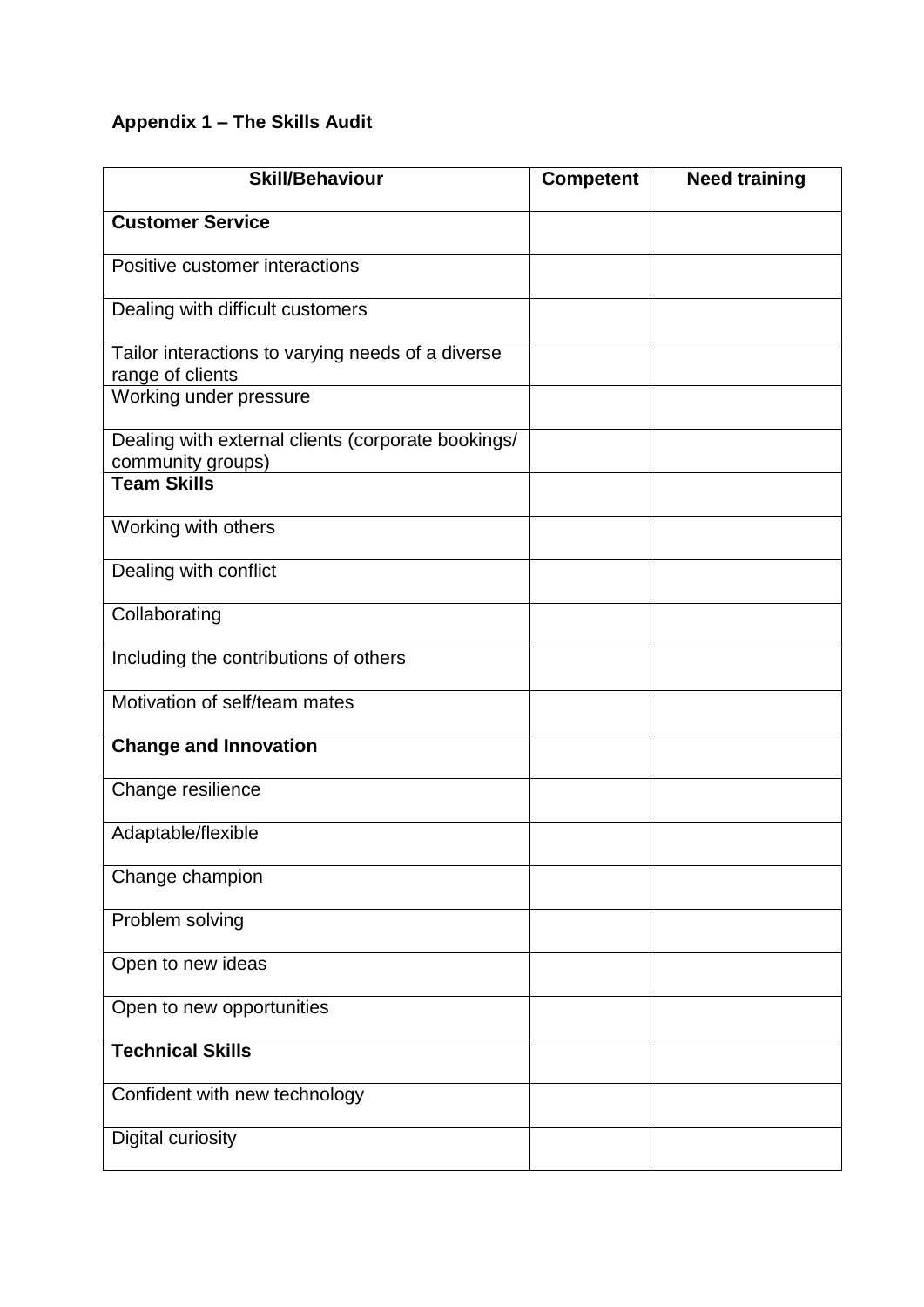| <b>Skill/Behaviour</b>                  | <b>Competent</b> | <b>Need training</b> |
|-----------------------------------------|------------------|----------------------|
| Proactive approach to trends/innovation |                  |                      |
| Social media                            |                  |                      |
| Library applications                    |                  |                      |
| Trouble shooting                        |                  |                      |
| Microsoft suite                         |                  |                      |
| Apple devices                           |                  |                      |
| Android devices                         |                  |                      |
| Windows/other devices                   |                  |                      |
| Scanning/printing services              |                  |                      |
| <b>Library specific</b>                 |                  |                      |
| Dewey system                            |                  |                      |
| <b>Library Management System</b>        |                  |                      |
| Search strategies                       |                  |                      |
| <b>Escalating requests</b>              |                  |                      |
| Online searching                        |                  |                      |
| <b>Digital collections</b>              |                  |                      |
| <b>Personal</b>                         |                  |                      |
| Confidence                              |                  |                      |
| Time management                         |                  |                      |
| Positive                                |                  |                      |
| Empathetic                              |                  |                      |
| <b>Customer focused</b>                 |                  |                      |
| Promotes library services               |                  |                      |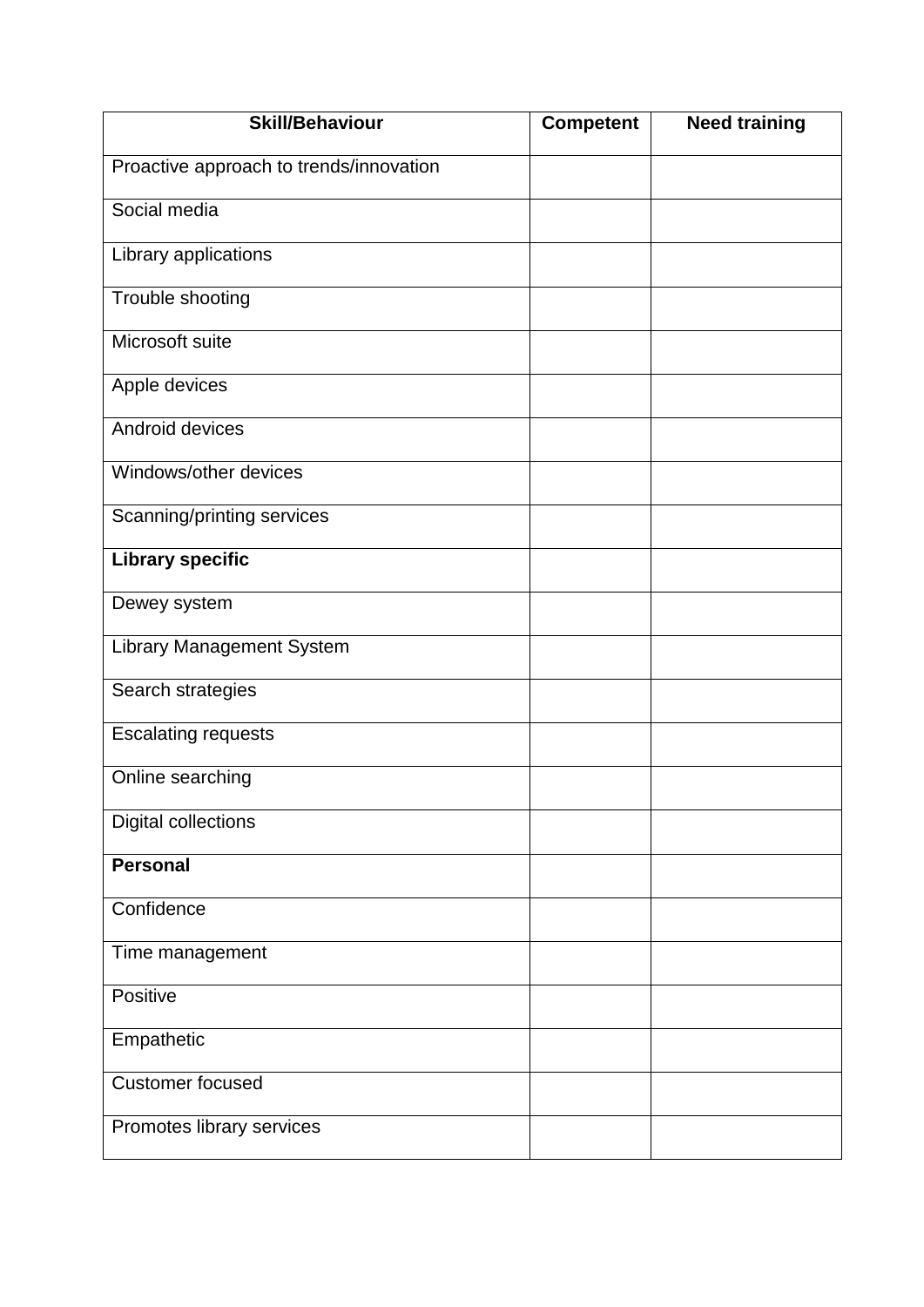# **Appendix 2 –The Position Description**

Position Description – Library Assistant

The library assistant position supports Council's direction and contributes to branch libraries by providing an effective and efficient public library service, meeting the needs of its members and promoting positive relationships and communication between Council and the community. This position provides high level customer service to ensure the effective and efficient delivery of a progressive library service that fosters and develops literacy in all its forms.

| $\mathbf{1}$   | Achievement in the provision of customer service to ensure positive           |
|----------------|-------------------------------------------------------------------------------|
|                | customer interactions with a diverse range of clients with varying needs      |
| $\overline{2}$ | High level verbal and written communication skills including the ability to   |
|                | confidently promote and market library services to clients with varying needs |
| 3              | Demonstrated ability to engage and adapt to a changing work environment,      |
|                | including resilience, flexibility and innovation                              |
| 4              | Strong technology skills and digital curiosity including a proactive approach |
|                | to new technology, social media platforms, software and the ability to share  |
|                | knowledge and troubleshoot                                                    |
| 5              | Proven track record in working as a positive team member in a customer        |
|                | focused and flexible environment, including working collaboratively to        |
|                | support and encourage others and proven time management and                   |
|                | organisational skills.                                                        |
| 6              | Basic understanding of the role of public libraries                           |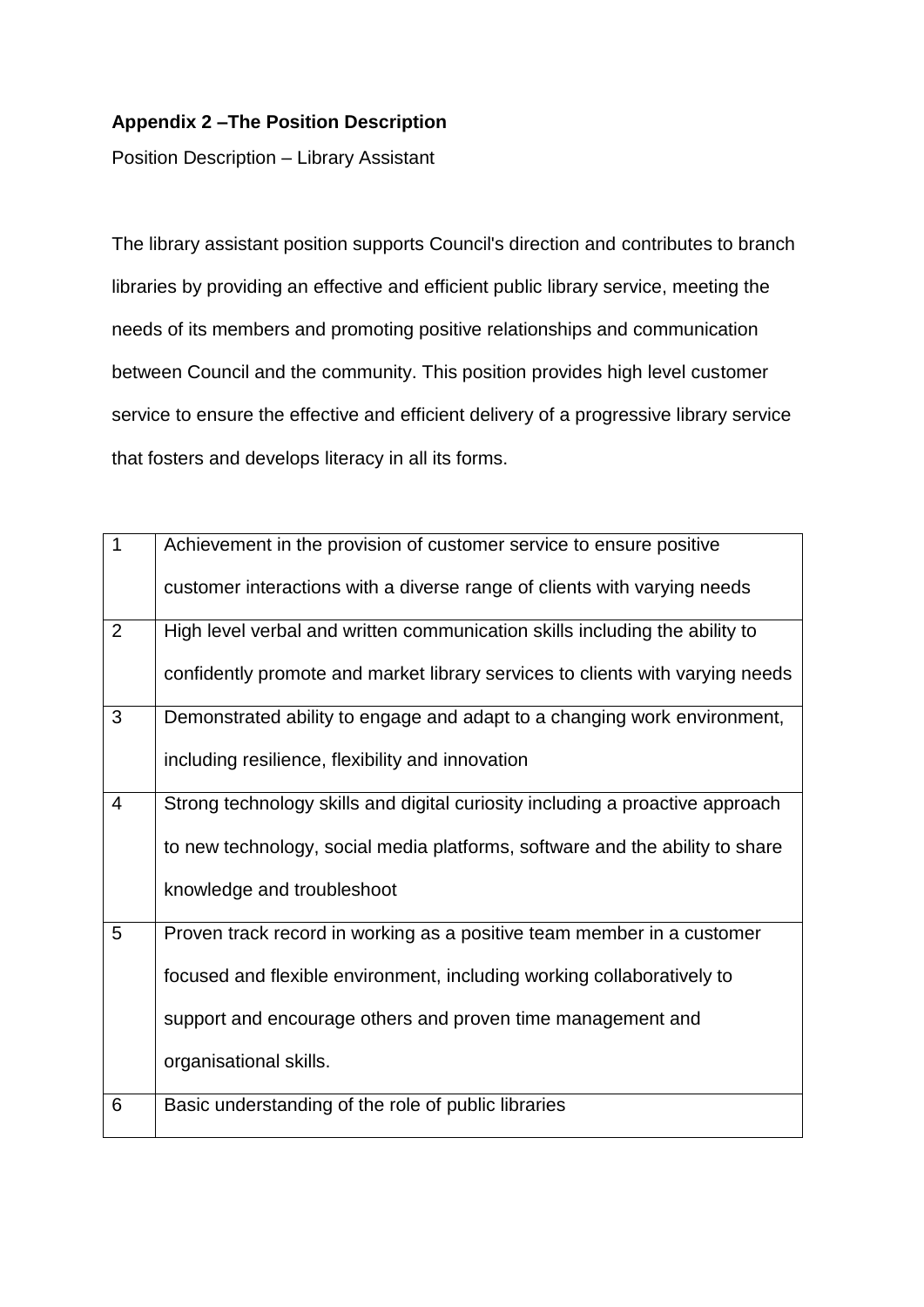## **Appendix 3 – The Interview Questions**

What key thing motivated you to apply for this position?

What key skills & attributes would you bring to this role? ie. why should you be chosen as the preferred candidate?

## **Question 1 – Customer Service**

Option 1 - What have you done to promote great customer service?

Option 2 - Can you give me an example of a particularly difficult customer you had to deal with and how you used your skills to successfully overcome the problem they had?

Option 3 - How do you ensure you include the contributions of others? How do you ensure you have all the information you need before you commence an activity or task?

Option 4 - How do you work under pressure? Please provide an example and the outcome of the situation?

## **Question 2 – Communication**

Option 1 – Please tell me about a situation where someone was performing badly in your team – what was the situation? how did you deal with it ? and what was the outcome?

Option 2 – Please explain what good team comradery means to you?

Option 3 – How do you deal with conflict? Please provide an example and what was the outcome?

Option 4 – Can you give me an example of a time when you had to motivate a colleague or team in a challenging work environment?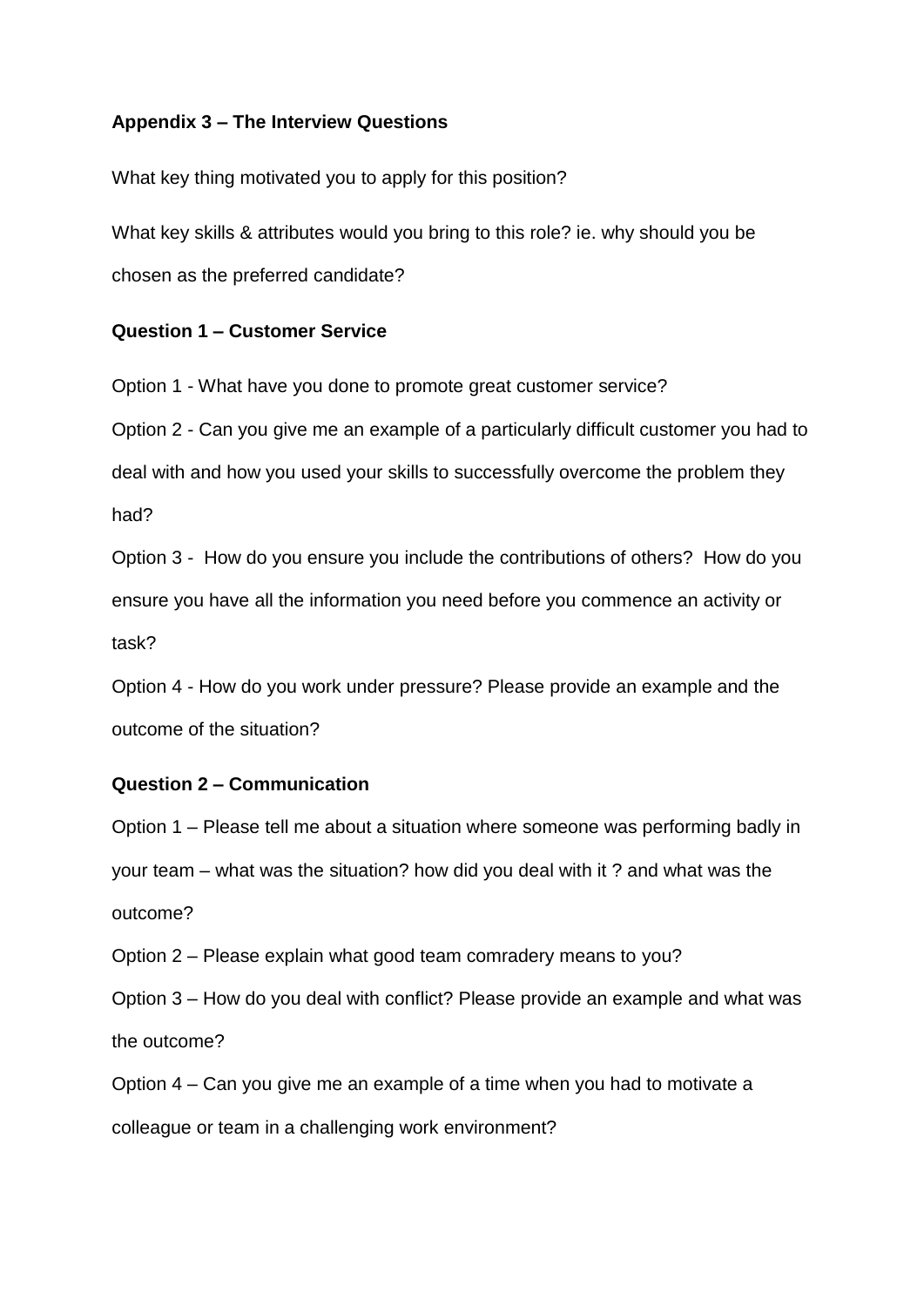#### **Question 3 – Change and Innovation**

Option 1 – Tell me about the most difficult change you have had to make in your professional career. How did you manage the change? Option 2 – Tell me about a difficult obstacle you had to overcome recently at work? How did you overcome this? Option 3 – Describe how you have brought about business change through use of technology? Option 4 - Tell me about a suggestion you made to improve the way job processes/operations worked. How did you measure the success? Option 5 – What are the key factors that make a successful Library?

## **Question 4 - People**

Option 1 - What type of support do you offer to others in your team? Please provide an example of this.

Option 2 – How would your team describe you in 3 words?

Option 3 - How do you ensure that you always treat people with courtesy and

respect?

Option 4 - Tell us a time when you took responsibility for a mistake you made. What did you learn from this?

## **Question 5 – Technology and Innovation**

Option 1 - How do you prioritize tasks at work?

Option 2 – How do you stay calm under pressure? Please provide an example with the outcome.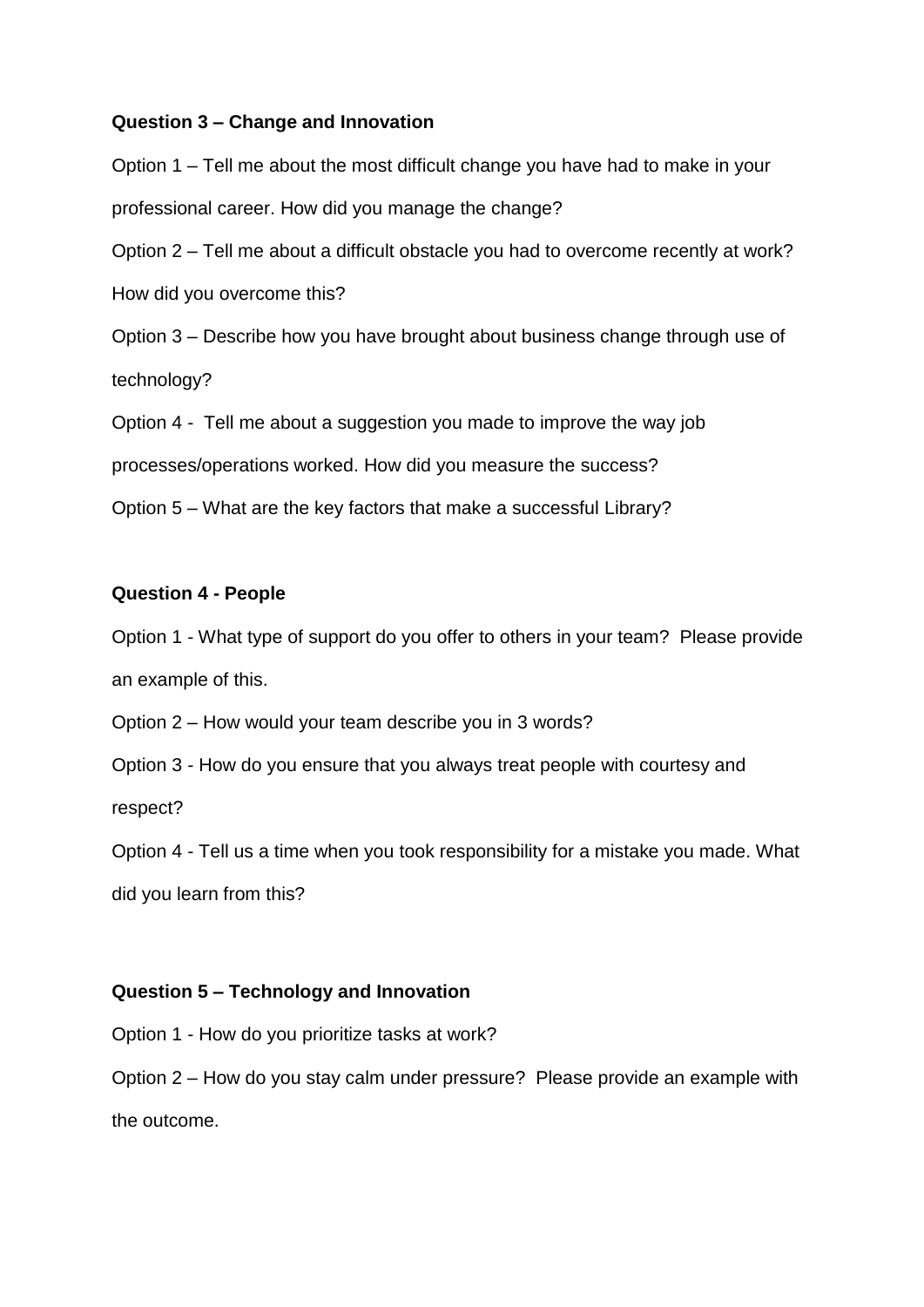Option 3 – How do you plan daily and weekly activities? How do you ensure they are actioned in a timely manner? Option 4 – Scenario: A colleague criticizes you in front of others – you think they were being foolish rather than malicious. How do you react?

## **Organisational Fit**

Consider how the applicant might fit into an organisation. This might be based on a combination of their past work experience, and their responses in their application. What could the person bring to the organisation that might be needed? How broad are their contributions likely to be? Do they have a global view if it is a requirement for their role - are they likely to see the big picture? How relevant is this to the advertised position? What might their point of difference be?

## **Team Fit**

Consider the existing team. It is likely that you will have many of the same type of characters within your team. Are they similar to the manager/supervisor? People most often recruit people like themselves. What has your team got covered? What is it lacking? Refer to your team skills audit and look at three areas where you are looking for some additional skills or contributions.

Consider how each of the applicants might contribute to filling the gaps in your team. For example; do you have too many "bright ideas people" but maybe nothing ever gets finished. Do you have lots of "creative's" but no one who dots the i's and crosses the t's? A balance is what you are striving for. Consider how an applicant might add a missing piece to your teams puzzle.

Score how well this applicant fits into the team at this time.